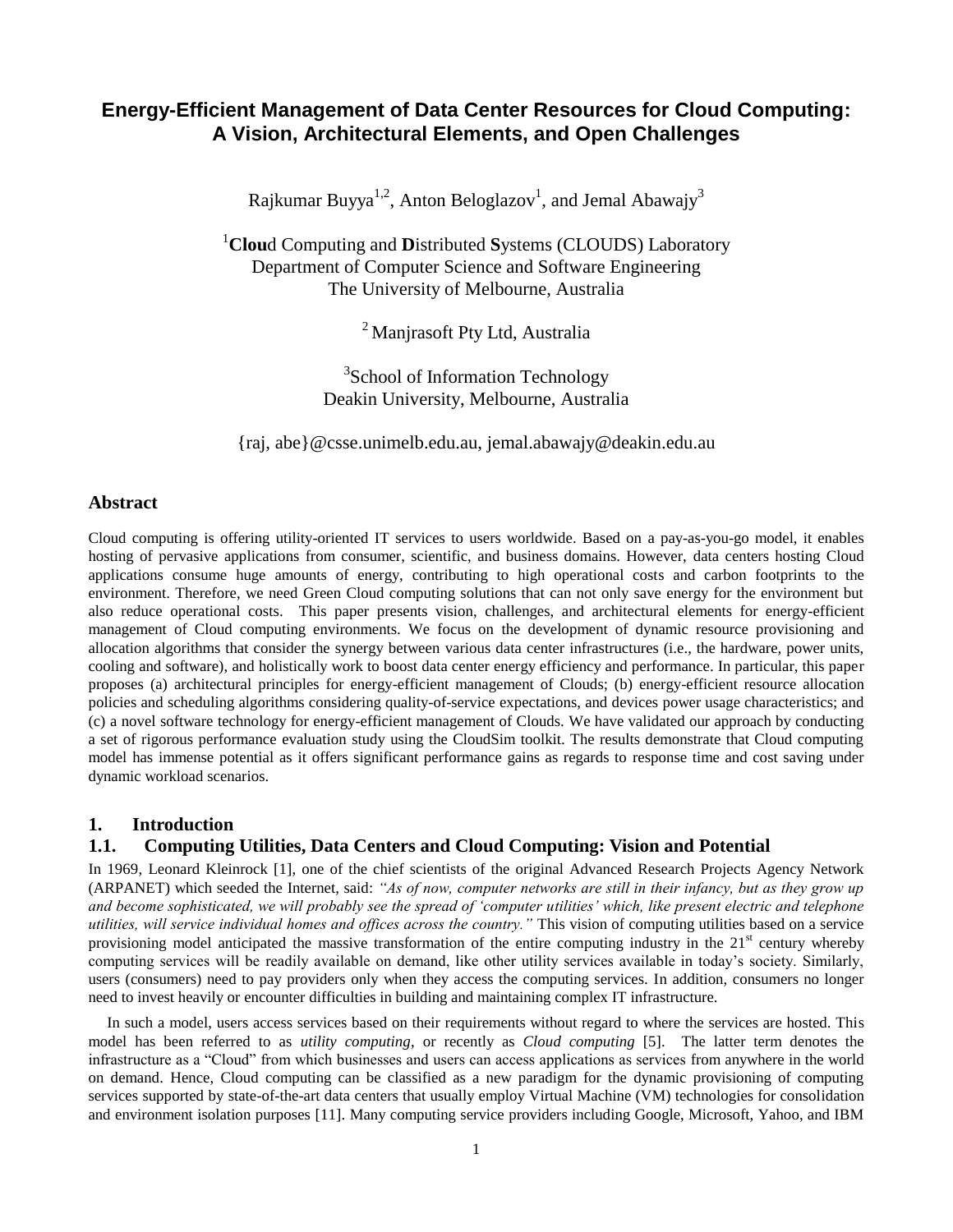are rapidly deploying data centers in various locations around the world to deliver Cloud computing services. The potential of this trend can be noted from the statement:

 *"The Data Center Is The Computer,"* by Professor David Patterson of the University of California, Berkeley, an ACM Fellow, and former President of the ACM – CACM [\[2\].](#page-10-3)

Cloud computing delivers infrastructure, platform, and software (applications) as services, which are made available to consumers as subscription-based services under the pay-as-you-go model. In industry these services are referred to as Infrastructure as a Service (IaaS), Platform as a Service (PaaS), and Software as a Service (SaaS) respectively. A recent Berkeley report [\[23\]](#page-11-0) stated "Cloud Computing, the long-held dream of computing as a utility, has the potential to transform a large part of the IT industry, making software even more attractive as a service".

Clouds aim to drive the design of the next generation data centers by architecting them as networks of virtual services (hardware, database, user-interface, application logic) so that users can access and deploy applications from anywhere in the world on demand at competitive costs depending on their QoS (Quality of Service) requirements [\[3\].](#page-10-4) Developers with innovative ideas for new Internet services no longer require large capital outlays in hardware to deploy their service or human expense to operate it [\[23\].](#page-11-0) Cloud computing offers significant benefits to IT companies by freeing them from the low-level task of setting up basic hardware and software infrastructures and thus enabling focus on innovation and creating business value for their services.

The business potential of Cloud computing is recognised by several market research firms. According to Gartner, Cloud market opportunities in 2013 will be worth \$150 billion. Furthermore, many applications making use of utility-oriented computing systems such as Clouds emerge simply as catalysts or market makers that bring buyers and sellers together. This creates several trillion dollars worth of business opportunities to the utility/pervasive computing industry as noted by Sun cofounder Bill Joy [\[24\].](#page-11-1) He said "It would take time until these markets mature to generate this kind of value. Predicting now which companies will capture the value is impossible. Many of them have not even been created yet."

#### **1.2 Cloud Infrastructure: Challenges and Requirements**

Modern data centers, operating under the Cloud computing model are hosting a variety of applications ranging from those that run for a few seconds (e.g. serving requests of web applications such as e-commerce and social networks portals with transient workloads) to those that run for longer periods of time (e.g. simulations or large data set processing) on shared hardware platforms. The need to manage multiple applications in a data center creates the challenge of on-demand resource provisioning and allocation in response to time-varying workloads. Normally, data center resources are statically allocated to applications, based on peak load characteristics, in order to maintain isolation and provide performance guarantees. Until recently, high performance has been the sole concern in data center deployments and this demand has been fulfilled without paying much attention to energy consumption. The average data center consumes as much energy as 25,000 households [\[20\].](#page-11-2) As energy costs are increasing while availability dwindles, there is a need to shift focus from optimising data center resource management for pure performance to optimising for energy efficiency while maintaining high service level performance.

 *"The total estimated energy bill for data centers in 2010 is \$11.5 billion and energy costs in a typical data center double every five years", according to McKinsey report [\[19\].](#page-11-3)*

Data centers are not only expensive to maintain, but also unfriendly to the environment. Data centers now drive more in carbon emissions than both Argentina and the Netherlands [\[20\].](#page-11-2) High energy costs and huge carbon footprints are incurred due to massive amounts of electricity needed to power and cool numerous servers hosted in these data centers. Cloud service providers need to adopt measures to ensure that their profit margin is not dramatically reduced due to high energy costs. For instance, Google, Microsoft, and Yahoo are building large data centers in barren desert land surrounding the Columbia River, USA to exploit cheap and reliable hydroelectric power [\[4\].](#page-10-5) There is also increasing pressure from Governments worldwide to reduce carbon footprints, which have a significant impact on climate change. For example, the Japanese government has established the Japan Data Center Council to address the soaring energy consumption of data centers [\[6\].](#page-10-6) Leading computing service providers have also recently formed a global consortium known as The Green Grid [\[7\]](#page-10-7) to promote energy efficiency for data centers and minimise their environmental impact.

Lowering the energy usage of data centers is a challenging and complex issue because computing applications and data are growing so quickly that increasingly larger servers and disks are needed to process them fast enough within the required time period. **Green Cloud computing** is envisioned to achieve not only efficient processing and utilisation of computing infrastructure, but also minimise energy consumption. This is essential for ensuring that the future growth of Cloud computing is sustainable. Otherwise, Cloud computing with increasingly pervasive front-end client devices interacting with back-end data centers will cause an enormous escalation of energy usage. To address this problem, data center resources need to be managed in an energy-efficient manner to drive Green Cloud computing. In particular, Cloud resources need to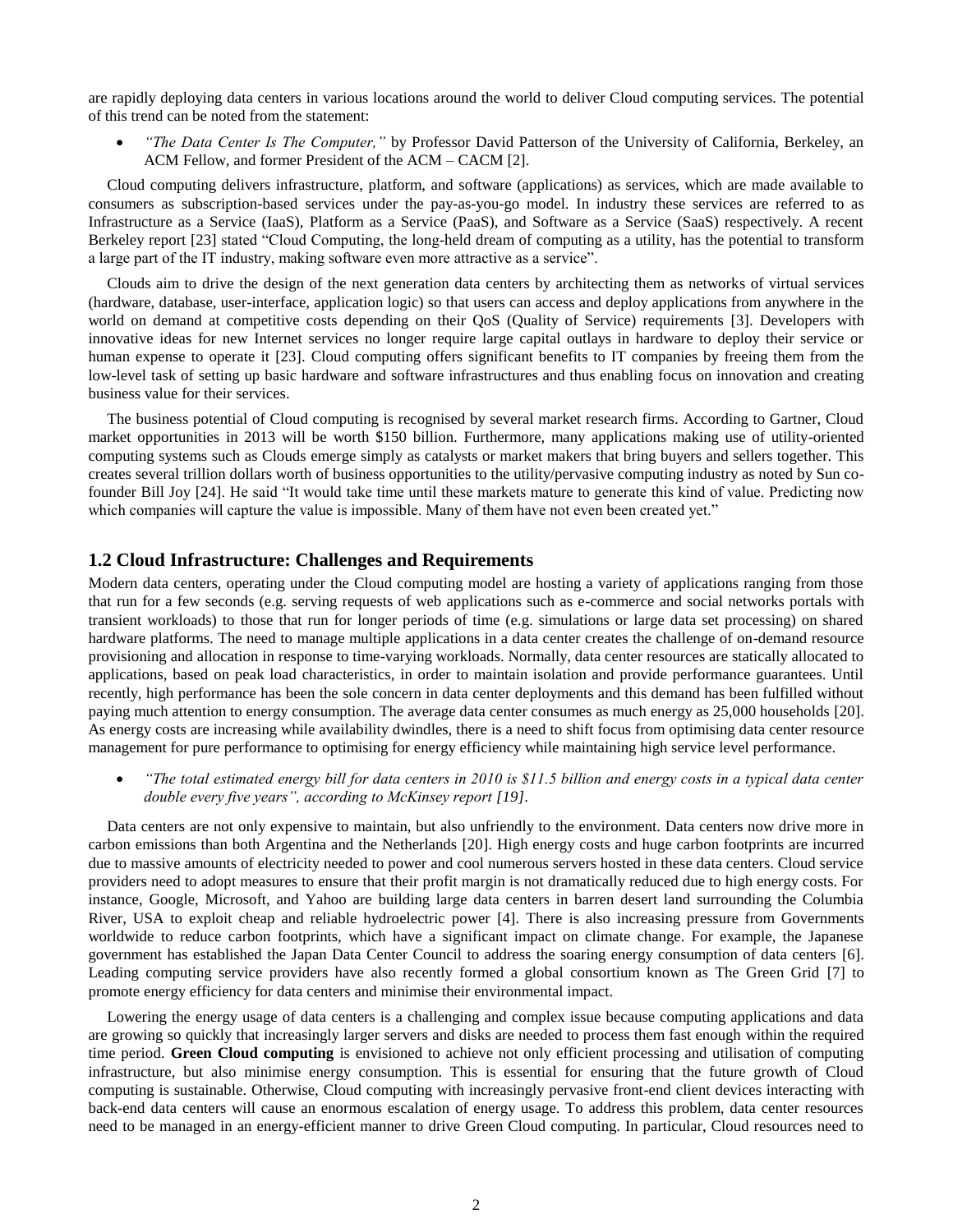be allocated not only to satisfy QoS requirements specified by users via Service Level Agreements (SLA), but also to reduce energy usage.

## **1.3 Our Contributions**

Cloud providers have to ensure that they can be flexible in their service delivery to meet various consumer requirements for their services, while keeping the consumers isolated from the underlying infrastructure. However, to support Green Cloud computing, providers also need to minimise the energy consumption of Cloud infrastructure, while enforcing service delivery. Rising energy cost is a highly potential threat as it increases the Total Cost of Ownership (TCO) and reduces the Return on Investment (ROI) of Cloud infrastructure setup by providers. However, the current state-of-the-art in Cloud infrastructure has no or limited consideration for supporting energy-aware service allocation that meets QoS needs of consumers and minimises energy costs to maximise ROI.

The main objective of this work is to initiate research and development of energy-aware resource allocation mechanisms and policies for data centers so that Cloud computing can be a more sustainable eco-friendly mainstream technology to drive commercial, scientific, and technological advancement for future generations. Specifically, our work aims to:

- define an architectural framework and principles for energy-efficient Cloud computing;
- investigate energy-aware resource provisioning and allocation algorithms that provision data center resources to client applications in a way that improves the energy efficiency of the data center, without violating the negotiated Service Level Agreements (SLA);
- a) develop autonomic and energy-aware mechanisms that self-manage changes in the state of resources effectively and efficiently to satisfy service obligations and achieve energy efficiency;
- b) investigate heterogeneous workloads of various types of Cloud applications and develop algorithms for energyefficient mixing and mapping of VMs to suitable Cloud resources in addition to dynamic consolidation of VM resource partitions; and
- c) implement a prototype system incorporating the above mechanisms, and techniques and deploy it within the state-of-the-art operational Cloud infrastructures with real world demonstrator applications.

### **2. Related Work**

Current state-of-the-art Cloud infrastructure such as Amazon EC2 [\[12\]](#page-11-4) neither support energy-efficient resource allocation that considers consumer preference for energy saving schemes, nor utilise sophisticated economic models to set the right incentives for consumers to reveal information about their service demand accurately. Hence, providers are not able to foster essential information exchange with consumers and therefore cannot attain efficient service allocation, which meets consumer needs and expectations with regards to their energy saving preference for Green Cloud computing.

Market-based resource management [\[13\]](#page-11-5) has been proposed by researchers to manage allocations of computing resources since it is effectively utilised in the field of economics to regulate supply and demand of limited goods. With Cloud computing emphasizing on a *pay-per-use* economic model, there is a high potential to apply market-based resource management techniques that justify the monetary return and opportunity cost of resource allocation according to consumer QoS expectations and baseline energy costs.

There are many proposed systems utilising market-based resource management for various computing areas [\[8\],](#page-10-8) but none of these systems focus on the problem of energy efficiency in addition to maximizing profit. Thus, these systems are not able to support Green Cloud computing. They do not offer economic incentives that can encourage, discourage, or vary quality expectations of service requests from consumers with respect to energy saving schemes. A Green Cloud computing model not only facilitates providers to allocate service allocations efficiently to meet the customized needs of consumers, but also maximises revenue intake through more precise and differentiated pricing and utility policies based on specific consumer profiles. The potential of such a model was demonstrated in our own work in 2007 [\[9\]](#page-10-9) and others in 2009 [\[10\]](#page-10-10) in the context of HPC systems.

Existing energy-efficient resource allocation solutions proposed for various computing systems [\[14\]\[15\]](#page-11-6)[\[16\]](#page-11-7) cannot be implemented for Green Cloud computing. This is because they only focus on minimising energy consumption or their costs, and do not consider dynamic service requirements of consumers that can be changed on demand in Cloud computing environments. Hence, they do not emphasize autonomic energy-aware resource management mechanisms and policies exploiting VM resource allocation which is the main operating technology in Cloud Computing.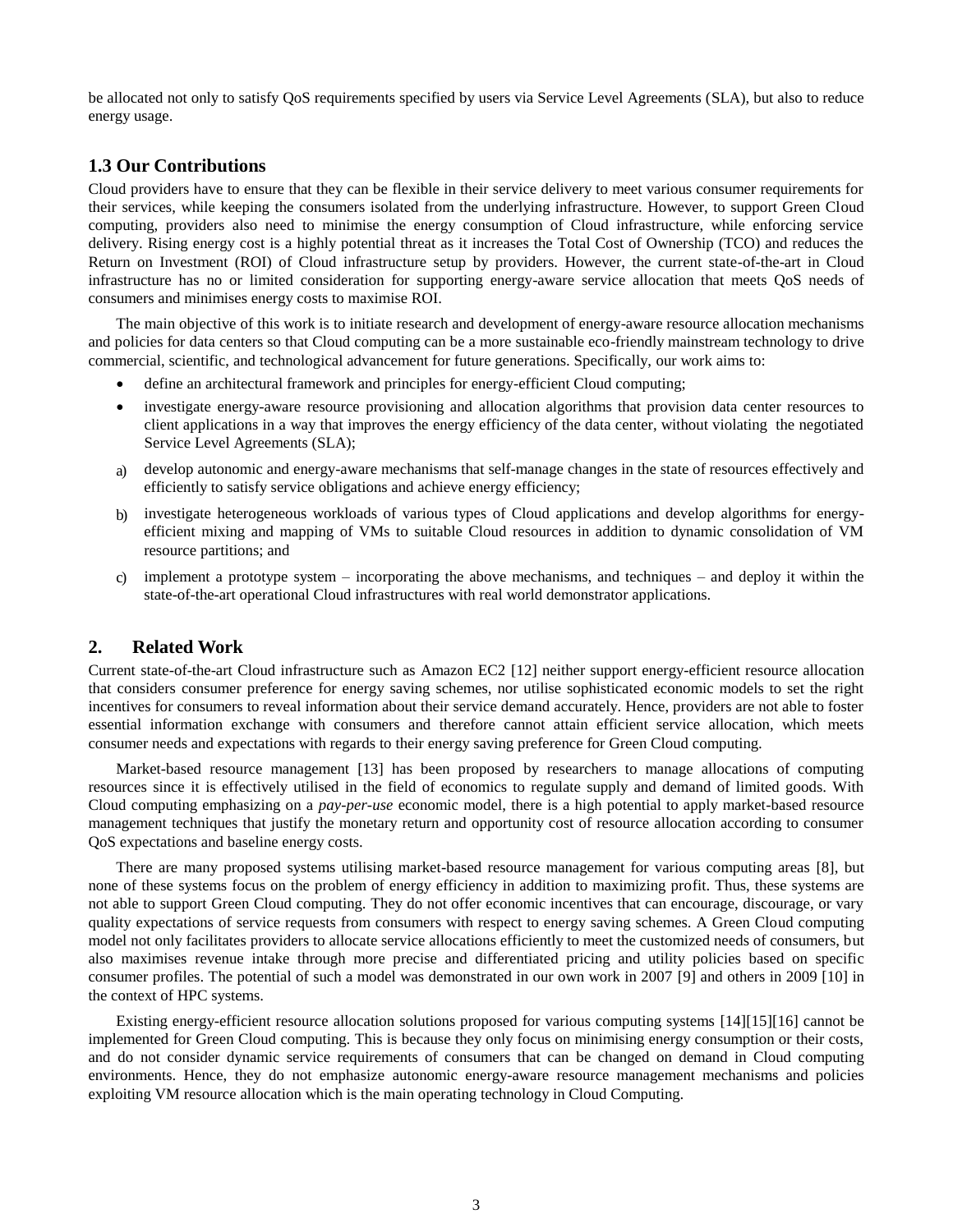## **3. Green Cloud Architectural Elements**

The aim of this paper is to addresses the problem of enabling energy-efficient resource allocation, hence leading to Green Cloud computing data centers, to satisfy competing applications' demand for computing services and save energy. Figure 1 shows the high-level architecture for supporting energy-efficient service allocation in Green Cloud computing infrastructure. There are basically four main entities involved:

**a)** *Consumers/Brokers***:** Cloud consumers or their brokers submit service requests from anywhere in the world to the Cloud. It is important to notice that there can be a difference between Cloud consumers and users of deployed services. For instance, a consumer can be a company deploying a Web application, which presents varying workload according to the number of "users" accessing it.



**Figure 1:** High-level system architectural framework.

- **b)** *Green Resource Allocator***:** Acts as the interface between the Cloud infrastructure and consumers. It requires the interaction of the following components to support energy-efficient resource management:
	- *Green Negotiator*: Negotiates with the consumers/brokers to finalize the SLA with specified prices and penalties (for violations of SLA) between the Cloud provider and consumer depending on the consumer's QoS requirements and energy saving schemes. In case of Web applications, for instance, QoS metric can be 95% of requests being served in less than 3 seconds.
	- *Service Analyser*: Interprets and analyses the service requirements of a submitted request before deciding whether to accept or reject it. Hence, it needs the latest load and energy information from VM Manager and Energy Monitor respectively.
	- *Consumer Profiler*: Gathers specific characteristics of consumers so that important consumers can be granted special privileges and prioritised over other consumers.
	- *Pricing*: Decides how service requests are charged to manage the supply and demand of computing resources and facilitate in prioritising service allocations effectively.
	- *Energy Monitor*: Observes and determines which physical machines to power on/off.
	- *Service Scheduler*: Assigns requests to VMs and determines resource entitlements for allocated VMs. It also decides when VMs are to be added or removed to meet demand.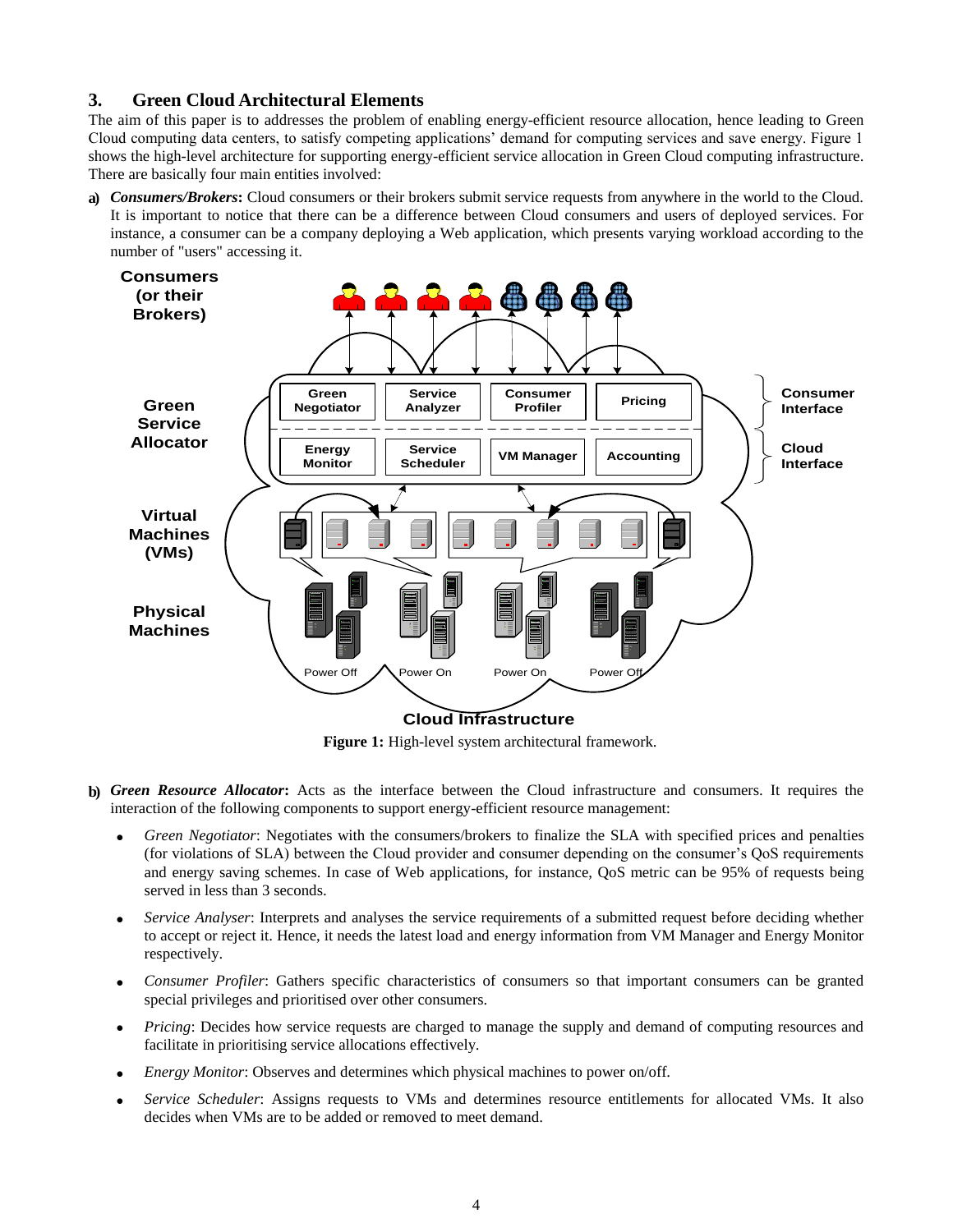- *VM Manager*: Keeps track of the availability of VMs and their resource entitlements. It is also in charge of migrating VMs across physical machines.
- *Accounting*: Maintains the actual usage of resources by requests to compute usage costs. Historical usage information can also be used to improve service allocation decisions.
- c) *VMs***:** Multiple VMs can be dynamically started and stopped on a single physical machine to meet accepted requests, hence providing maximum flexibility to configure various partitions of resources on the same physical machine to different specific requirements of service requests. Multiple VMs can also concurrently run applications based on different operating system environments on a single physical machine. In addition, by dynamically migrating VMs across physical machines, workloads can be consolidated and unused resources can be put on a low-power state, turned off or configured to operate at low-performance levels (e.g., using DVFS) in order to save energy.
- **d)** *Physical Machines***:** The underlying physical computing servers provide hardware infrastructure for creating virtualised resources to meet service demands.

### **3.5 Working Prototype**

As discussed earlier, the project leads to the development of a software platform that supports energy-efficient management and allocation of Cloud data center resources. In order to reduce the cost of software engineering, we will extensively reuse existing Cloud middleware and associated technologies. We will leverage third party Cloud technologies and services offerings including (a) VM technologies such as open source Xen and commercial one from VMWare and (b) Amazon's Elastic Computing Cloud (EC2), Simple Storage Service (S3); Microsoft's Azure. We will also leverage our own technologies such as Aneka, which is .NET-based platform for building enterprise Clouds. We will implement a generic resource manager and plug-in software adaptors to allow interaction with different Cloud management systems such as Aneka and Amazon EC2 engine. We will implement an energy-aware VM manager that guides the reallocation of VMs according to current resource requirements and states of physical nodes.

## **4. Energy-Aware Data Centre Resource Allocation**

The problem of VM allocation can be divided in two: the first part is admission of new requests for VM provisioning and placing the VMs on hosts, whereas the second part is optimization of current allocation of VMs. The first part can be seen as a bin packing problem with variable bin sizes and prices. To solve it we apply modification of the Best Fit Decreasing (BFD) algorithm that is shown to use no more than  $11/9$  OPT + 1 bins (where OPT is the number of bins given by the optimal solution) [\[32\].](#page-11-8) In our modification (MBFD) we sort all VMs in decreasing order of current utilization and allocate each VM to a host that provides the least increase of power consumption due to this allocation. This allows leveraging heterogeneity of the nodes by choosing the most power-efficient ones. The complexity of the allocation part of the algorithm is  $n \cdot m$ , where *n* is the number of VMs that have to be allocated and *m* is the number of hosts.

Optimization of current allocation of VMs is carried out in two steps: at the first step we select VMs that need to be migrated, at the second step chosen VMs are placed on hosts using MBFD algorithm. We propose four heuristics for choosing VMs to migrate. The first heuristic, Single Threshold (ST), is based on the idea of setting upper utilization threshold for hosts and placing VMs while keeping the total utilization of CPU below this threshold. The aim is to preserve free resources to prevent SLA violation due to consolidation in cases when utilization by VMs increases. At each time frame all VMs are reallocated using MBFD algorithm with additional condition of keeping the upper utilization threshold not violated. The new placement is achieved by live migration of VMs [\[33\].](#page-11-9)

The other three heuristics are based on the idea of setting upper and lower utilization thresholds for hosts and keeping total utilization of CPU by all VMs between these thresholds. If the utilization of CPU for a host goes below the lower threshold, all VMs have to be migrated from this host and the host has to be switched off in order to eliminate the idle power consumption. If the utilization goes over the upper threshold, some VMs have to be migrated from the host to reduce utilization in order to prevent potential SLA violation. We propose three policies for choosing VMs that have to be migrated from the host.

- Minimization of Migrations (MM) migrating the least number of VMs to minimise migration overhead.
- Highest Potential Growth (HPG) migrating VMs that have the lowest usage of CPU relatively to the requested in order to minimise total potential increase of the utilization and SLA violation.
- Random Choice (RC) choosing the necessary number of VMs by picking them according to a uniformly distributed random variable.

The complexity of the MM algorithm is proportional to the product of the number of over- and under-utilized hosts and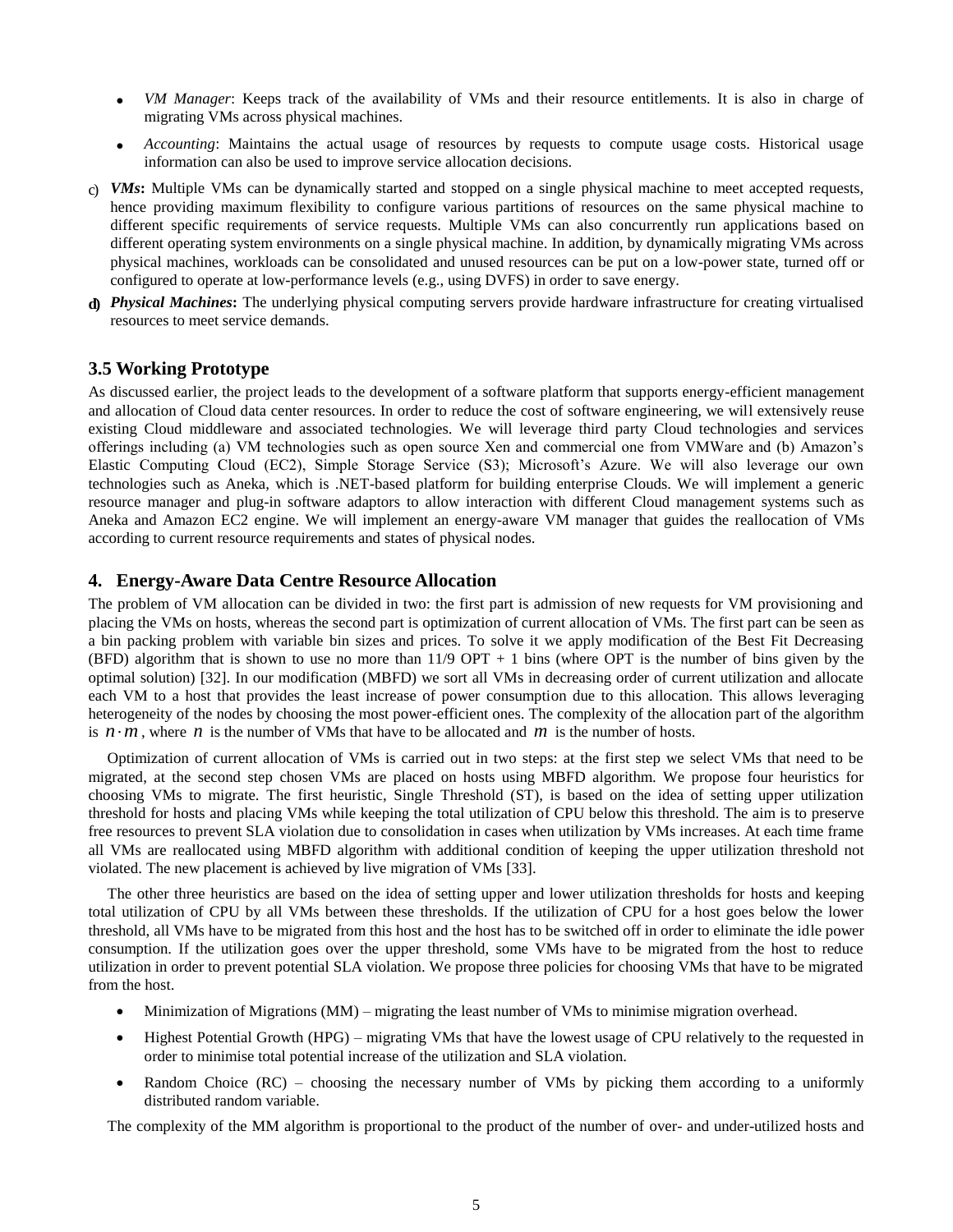the number of VMs allocated to these hosts. The results of a simulation-based evaluation of the proposed algorithms in terms of power consumption, SLA violations and the number of VM migrations are presented in Section 6.

#### **5. Early Experiments and Results**

In this section, we will discuss some of our early performance analysis of the energy-aware allocation heuristics described in the previous section. As the targeted system is a generic Cloud computing environment, it is essential to evaluate it on a large-scale virtualised data center infrastructure. However, it is difficult to conduct large-scale experiments on a real infrastructure, especially when it is necessary to repeat the experiment with the same conditions (e.g. when comparing different algorithms). Therefore, simulations have been chosen as a way to evaluate the proposed heuristics. The CloudSim toolkit [\[34\]](#page-11-10) has been chosen as a simulation platform as it is a modern simulation framework aimed at Cloud computing environments. In contrast to alternative simulation toolkits (e.g. SimGrid, GandSim), it supports modeling of on-demand virtualization enabled resource and application management. It has been extended in order to enable power-aware simulations as the core framework does not provide this capability. Apart from the power consumption modeling and accounting, the ability to simulate service applications with variable over time workload has been incorporated.

There are a few assumptions that have been made to simplify the model of the system and enable simulation-driven evaluation. The first assumption is that the overhead of VM migration is considered as negligible. Modeling the cost of migration of VMs is another research problem and is being currently investigated [\[33\].](#page-11-9) However, it has been shown that application of live migration of VMs can provide reasonable performance overhead. Moreover, with advancements of virtualization technologies, the efficiency of VM migration is going to be improved. Another assumption is that due to unknown types of applications running on VMs, it is not possible to build the exact model of such a mixed workload [\[31\].](#page-11-11) Therefore, rather than simulating particular applications, the utilization of CPU by a VM is generated as a uniformly distributed random variable. In the simulations we have defined that SLA violation occurs when a VM cannot get amount of MIPS that are requested. This can happen in cases when VMs sharing the same host require higher CPU performance that cannot be provided due to consolidation. To compare efficiency of the algorithms we use a characteristic called SLA violation percentage, or simply SLA violation, which is defined as a percentage of SLA violation events relatively to the total number of measurements.

#### **5.1 Power Model**

Power consumption by computing nodes in data centers consists of consumption by CPU, disk storage and network interfaces. In comparison to other system resources, CPU consumes larger amount of energy, and hence in this work we focus on managing its power consumption and efficient usage.

Recent studies [\[28\],](#page-11-12) [\[29\],](#page-11-13) [\[30\],](#page-11-14) [\[31\]](#page-11-11) show that application of DVFS on CPU results in almost linear power-to-frequency relationship. The reason lies in the limited number of states that can be set to the frequency and voltage of CPU and the fact that DVFS is not applied to other system components apart from CPU. Moreover, these studies show that in average an idle server consumes approximately 70% of the power consumed by the server running at full CPU speed. This fact justifies the technique of switching idle servers off to reduce total power consumption. Therefore, in this work we use power model defined in [\(1\).](#page-5-0)

$$
P(u) = k * P_{\text{max}} + (1 - k) * P_{\text{max}} * u.
$$
 (1)

where  $P_{\text{max}}$  is the maximum power consumed when the server is fully utilised;  $k$  is the fraction of power consumed by the idle server; and  $u$  is the CPU utilisation. The utilisation of CPU may change over time due to variability of the workload. Thus, the CPU utilization is a function of time and represented as  $u(t)$ . Therefore, total energy (E) consumption by a physical node can be defined as an integral of the power consumption function over a period of time [\(2\).](#page-5-1)

<span id="page-5-1"></span><span id="page-5-0"></span>
$$
E = \int_{t} P(u(t)).
$$
 (2)

#### **5.2 Experimental Setup**

We simulated a data center that comprises 100 heterogeneous physical nodes. Each node is modeled to have one CPU core with performance equivalent to 1000, 2000 or 3000 Million Instructions Per Second (MIPS), 8 Gb of RAM and 1 TB of storage. Power consumption by the hosts is defined according to the model described in Section 5.1. According to this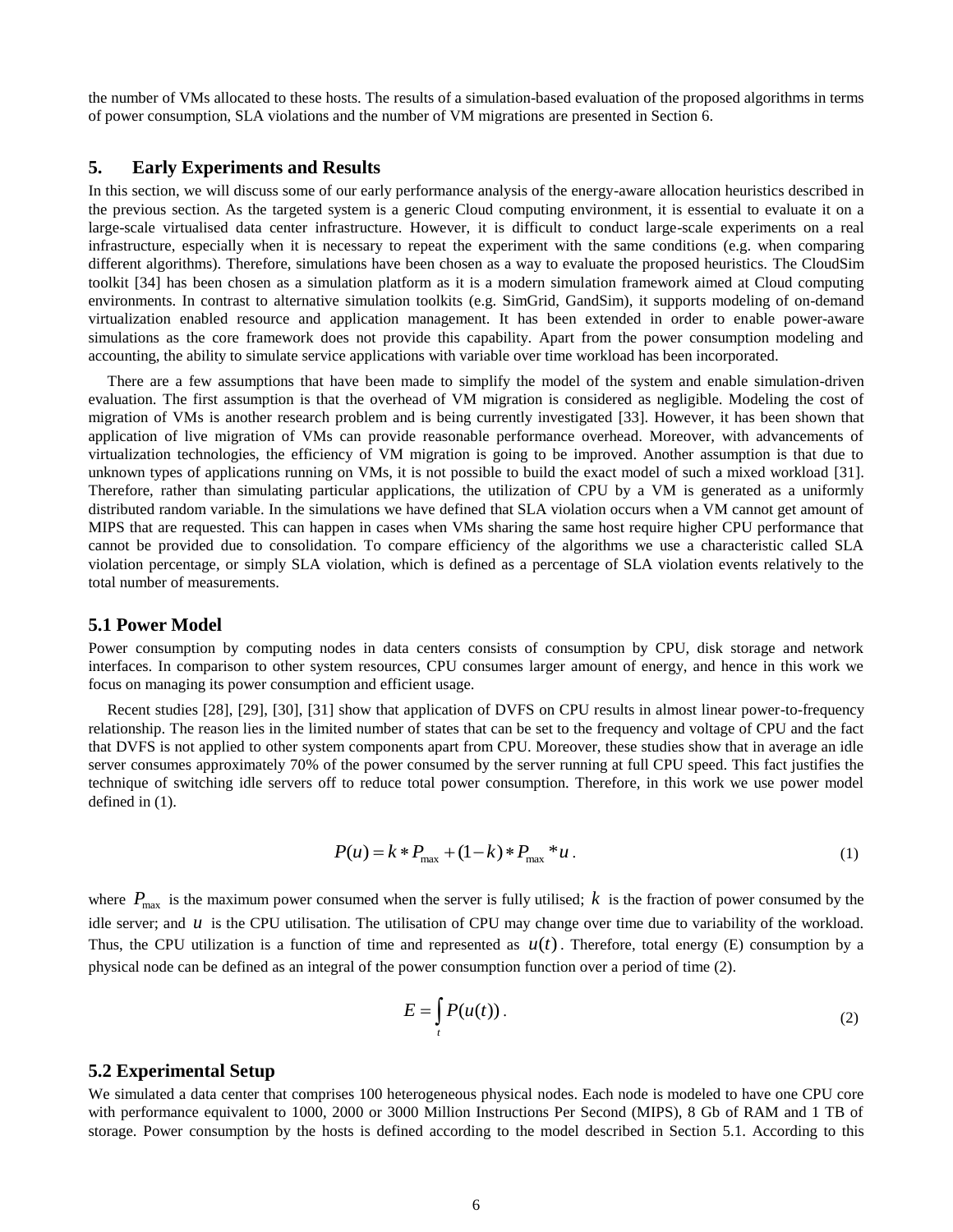model, a host consumes from 175 W with 0% CPU utilization and up to 250 W with 100% CPU utilization. Each VM requires one CPU core with 250, 500, 750 or 1000 MIPS, 128 MB of RAM and 1 GB of storage. The users submit requests for provisioning of 290 heterogeneous VMs that fills the full capacity of the simulated data center. Each VM runs a webapplication or any kind of application with variable workload, which is modeled to create the utilization of CPU according to a uniformly distributed random variable. The application runs for 150,000 MIPS that equals to 10 minutes of execution on 250 MIPS CPU with 100% utilization. Initially, VMs are allocated according to the requested characteristics assuming 100% utilization. Each experiment has been run 10 times and the presented results are built upon the mean values.

#### **5.3 Simulation Results**

For the benchmark experimental results we have used a Non Power Aware (NPA) policy. This policy does not apply any power aware optimizations and implies that all hosts run at 100% CPU utilization and consume maximum power. The second policy applies DVFS, but does not perform any adaptation of allocation of VMs in run-time. For the simulation setup described above, using the NPA policy leads to the total energy consumption of 9.15 KWh, whereas DVFS allows decreasing this value to 4.4 KWh.



**Figure 2.** Energy consumption and SLA violations by ST policy.

<span id="page-6-0"></span>To evaluate ST policy we conducted several experiments with different values of the utilization threshold. The simulation results are presented in [Figure 2.](#page-6-0) The results show that energy consumption can be significantly reduced relatively to NPA and DVFS policies – by 77% and 53% respectively with 5.4% of SLA violations. They show that with the growth of the utilization threshold energy consumption decreases, whereas percentage of SLA violations increases. This is due to the fact that higher utilization threshold allows more aggressive consolidation of VMs, however, by the cost of the increased risk of SLA violations.



**Figure 3.** Energy to thresholds relationship for MM policy

<span id="page-6-1"></span>To evaluate two-threshold policies it is necessary to determine the best values for the utilization thresholds in terms of power consumption and QoS provided. Therefore, at first we simulated MM policy with different values of thresholds varying absolute values of the thresholds as well as the interval between the lower and upper thresholds. The results showing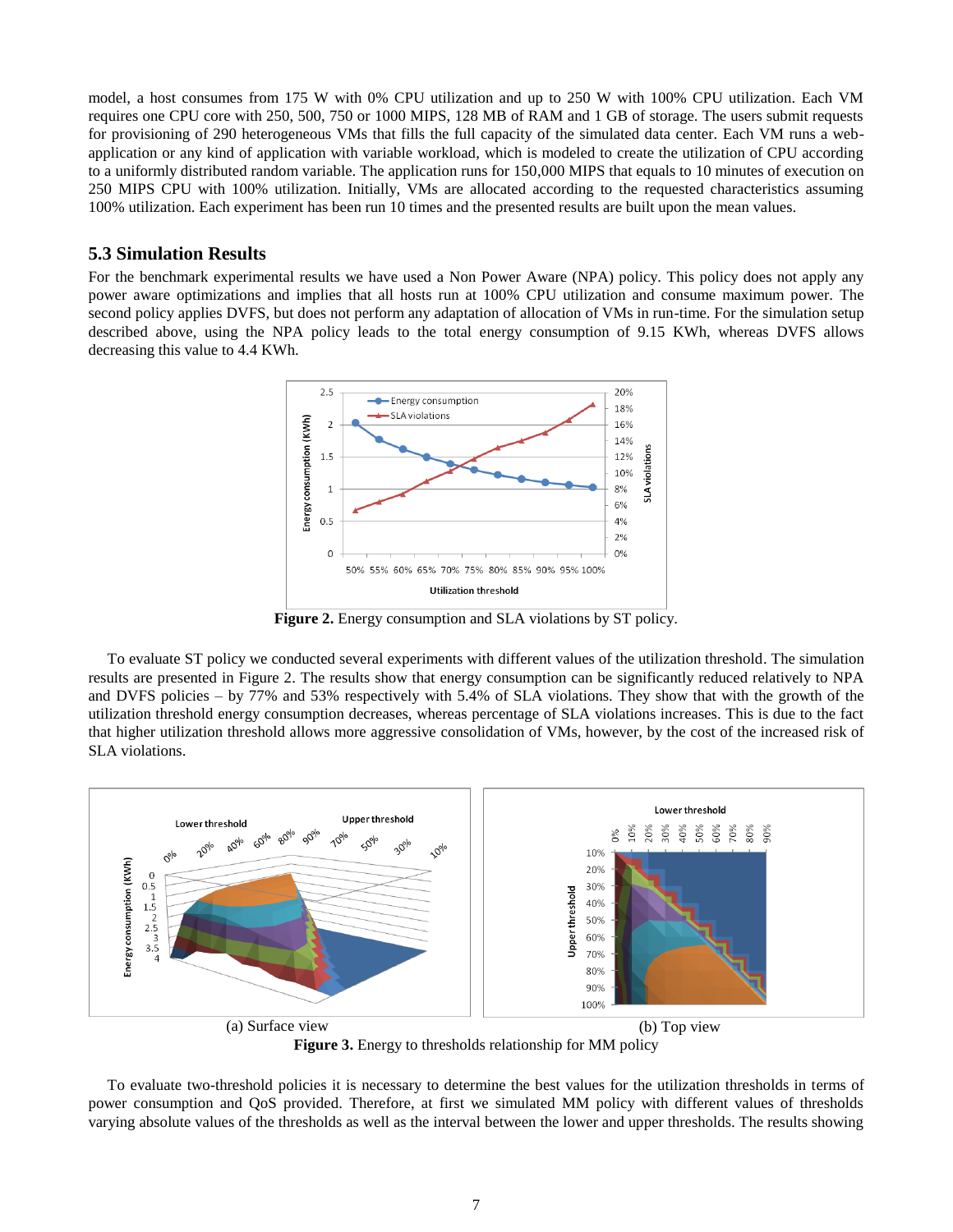the energy consumption achieved by using this policy are presented in [Figure 3.](#page-6-1) The lowest values of energy consumption can be gained by setting the lower threshold from 10% to 90% and the upper threshold from 50% to 100%. However, the obtained intervals of the thresholds are wide. Therefore, to determine the concrete values, we have compared the thresholds by the percentage of SLA violations caused, as rare SLA violations ensure high QoS. The experimental results have shown that the minimum values of both characteristics can be achieved using 40% as the interval between the utilization thresholds.



**Figure 4.** Comparison of two-threshold algorithms.

<span id="page-7-0"></span>We have compared MM policy with HPG and RC policies varying exact values of the thresholds but preserving 40% interval between them. The results [\(Figure 4\)](#page-7-0) show that these policies allow the achievement of approximately the same values of energy consumption and SLA violations. Whereas the number of VM migrations produced by MM policy is reduced in comparison to HPG policy by maximum of 57% and 40% on average and in comparison to RC policy by maximum of 49% and 27% on average.

<span id="page-7-1"></span>

| <b>Table 1.</b> The final simulation results. |             |           |                      |               |  |
|-----------------------------------------------|-------------|-----------|----------------------|---------------|--|
| Policy                                        | Energy, kWh | $SLA, \%$ | <b>VM</b> migrations | Avg. SLA, $%$ |  |
| <b>NPA</b>                                    | 9.15        |           |                      |               |  |
| <b>DVFS</b>                                   | 4.40        |           |                      | -             |  |
| ST 50%                                        | 2.03        | 5.41      | 35 2 2 6             | 81            |  |
| ST 60%                                        | 1.50        | 9.00      | 34 231               | 89            |  |
| MM 30-70%                                     | 1.48        | 1.11      | 3 3 5 9              | 56            |  |
| MM 40-80%                                     | 1.27        | 2.75      | 3 2 4 1              | 65            |  |
| MM 50-90%                                     | 1.14        | 6.69      | 3 1 2 0              | 76            |  |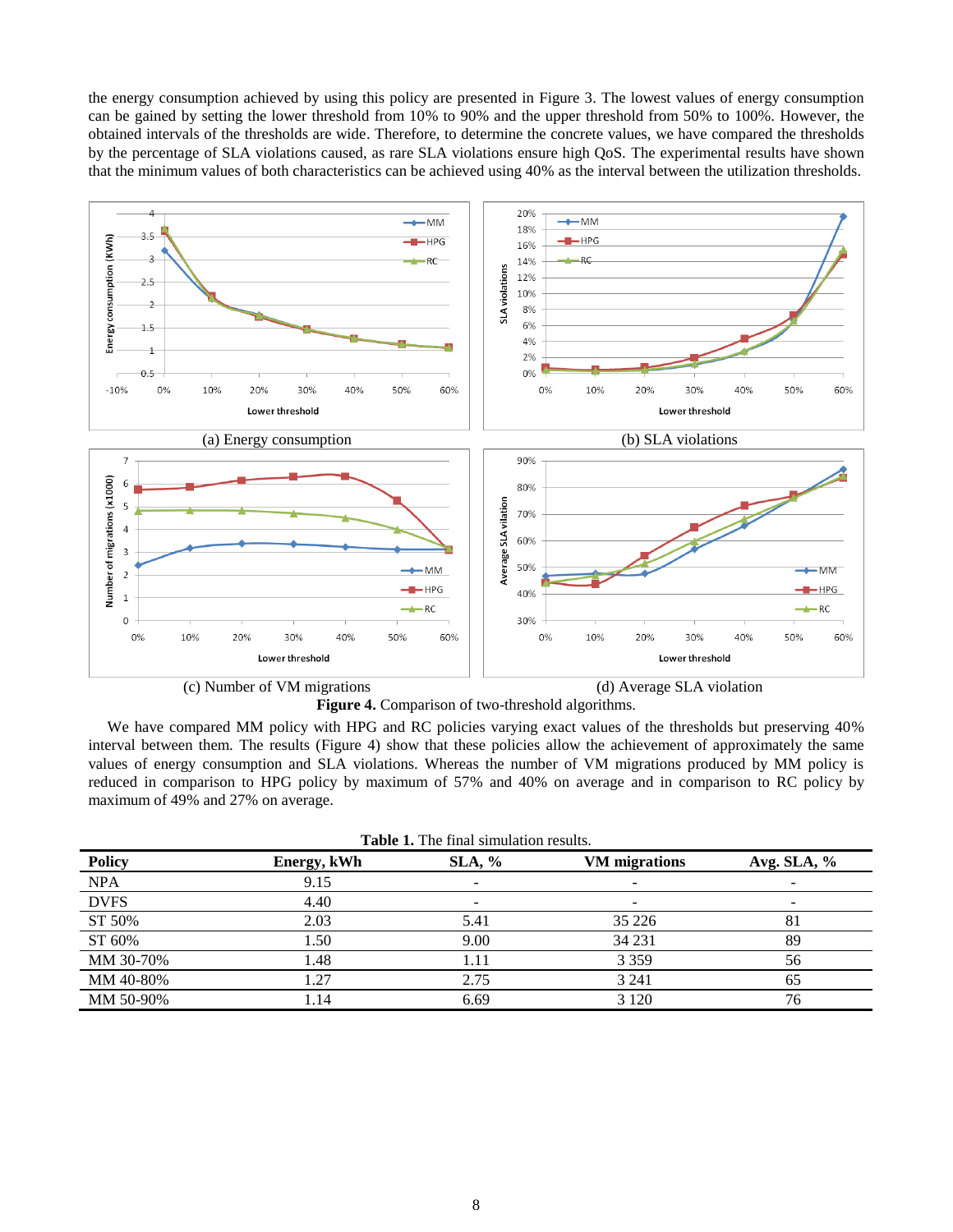

**Figure 5.** The final simulation results.

Final results comparing all the policies with different values of the thresholds are presented in [Table 1](#page-7-1) and in Figure 5. The results show that dynamic reallocation of VMs according to current utilization of CPU provides higher energy savings compared to static allocation policies. MM policy leads to the best energy savings: by 83%, 66% and 23% less energy consumption relatively to NPA, DVFS and ST policies respectively with thresholds 30-70% and ensuring percentage of SLA violations of 1.1%; and by 87%, 74% and 43% with thresholds 50-90% and 6.7% of SLA violations. MM policy leads to more than 10 times less VM migrations than ST policy. The results show flexibility of the algorithm, as the thresholds can be adjusted according to SLA requirements. Strict SLA (1.11%) allow the achievement of the energy consumption of 1.48 KWh. However, if SLA are relaxed (6.69%), the energy consumption is further reduced to 1.14 KWh.

## **6. Open Challenges**

In this section, we identify key open problems that can be addressed at the level of management of system resources. Virtualisation technologies, which Cloud computing environments heavily rely on, provide the ability to transfer VMs between physical nodes using live of offline migration. This enables the technique of dynamic consolidation of VMs to a minimal number of nodes according to current resource requirements. As a result, the idle nodes can be switched off or put to a power saving mode (e.g. sleep, hibernate) to reduce total energy consumption by the data center. In order to validate the approach, we have proposed several resource allocation algorithms discussed in Section 4 and evaluated them by extensive simulation studies presented in Section 5. Despite the energy savings, aggressive consolidation of VMs may lead to a performance degradation and, thus result in SLA violation. Our resource management algorithms effectively address the trade-off between energy consumption and performance delivered by the system.

## **6.1 Energy-aware Dynamic Resource Allocation**

Recent developments in virtualisation have resulted in its proliferation of usage across data centers. By supporting the movement of VMs between physical nodes, it enables dynamic migration of VMs according to QoS requirements. When VMs do not use all provided resources, they can be logically resized and consolidated on a minimal number of physical nodes, while idle nodes can be switched off.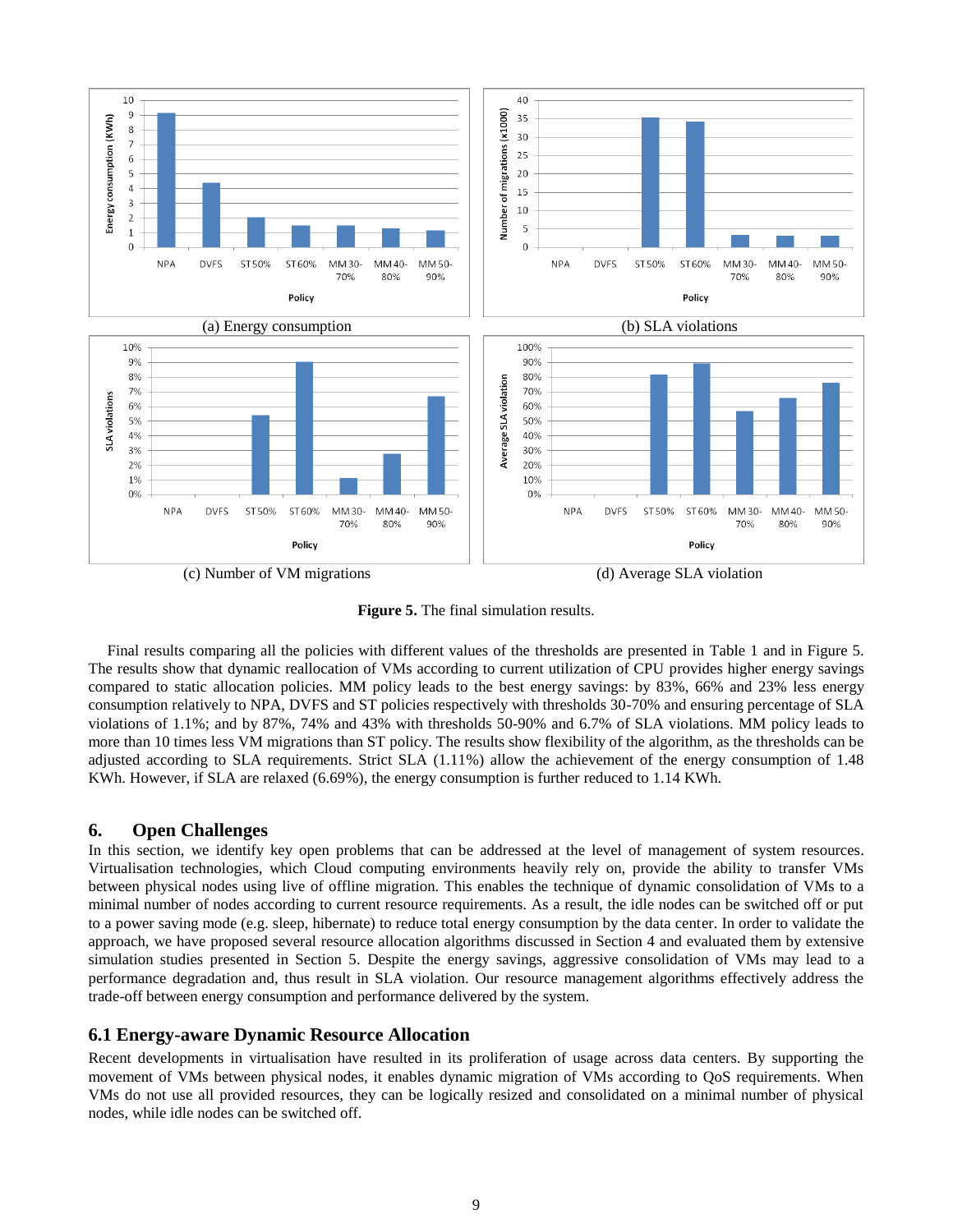Currently, resource allocation in a Cloud data center aims to provide high performance while meeting SLA, without a focus on allocating VMs to minimise energy consumption. To explore both performance and energy efficiency, three crucial issues must be addressed. First, excessive power cycling of a server could reduce its reliability. Second, turning resources off in a dynamic environment is risky from a QoS prospective. Due to the variability of the workload and aggressive consolidation, some VMs may not obtain required resources under peak load, so failing to meet the desired QoS. Third, ensuring SLA brings challenges to accurate application performance management in virtualized environments.

A virtual machine cannot exactly record the timing behaviour of a physical machine. This leads to the timekeeping problems resulting in inaccurate time measurements within the virtual machine, which can lead to incorrect enforcement of SLA. All these issues require effective consolidation policies that can minimise energy consumption without compromising the used-specified QoS requirements. To achieve this goal, we will develop novel QoS-based resources selection algorithms and mechanisms that optimise VM placements with the objective of minimizing communication overhead as described below.

## **6.2 QoS-based Resource Selection and Provisioning**

Data center resources may deliver different levels of performance to their clients; hence, QoS-aware resource selection plays an important role in Cloud computing. Additionally, Cloud applications can present varying workloads. It is therefore essential to carry out a study of Cloud services and their workloads in order to identify common behaviors, patterns, and explore load forecasting approaches that can potentially lead to more efficient resource provisioning and consequent energy efficiency. In this context, we will research sample applications and correlations between workloads, and attempt to build performance models that can help explore the trade-offs between QoS and energy saving. Further, we will investigate a new online approach to the consolidation strategy of a data center that allows a reduction in the number of active nodes required to process a variable workload without degrading the offered service level. The online method will automatically select a VM configuration while minimising the number of physical hosts needed to support it. Moreover, another goal is to provide the broker (or consumers) with resource-selection and workload-consolidation policies that exploit the trade-offs between performance and energy saving.

#### **6.3 Optimisation of Virtual Network Topologies**

In virtualised data centers VMs often communicate between each other, establishing virtual network topologies. However, due to VM migrations or non-optimised allocation, the communicating VMs may end up hosted on logically distant physical nodes providing costly data transfer between each other. If the communicating VMs are allocated to the hosts in different racks or enclosures, the network communication may involve network switches that consume significant amount of power. To eliminate this data transfer overhead and minimise power consumption, it is necessary to observe the communication between VMs and place them on the same or closely located nodes. To provide effective reallocations, we will develop power consumption models of the network devices and estimate the cost of data transfer depending on the traffic volume. As migrations consume additional energy and they have a negative impact on the performance, before initiating the migration, the reallocation controller has to ensure that the cost of migration does not exceed the benefit.

#### **6.4 Autonomic Optimisation of Thermal states and Cooling System Operation**

A significant part of electrical energy consumed by computing resources is transformed into heat. High temperature leads to a number of problems, such as reduced system reliability and availability, as well as decreased lifetime of devices. In order to keep the system components within their safe operating temperature and prevent failures and crashes, the emitted heat must be dissipated. The cooling problem becomes extremely important for modern blade and 1-unit rack servers that lead to high density of computing resources and complicate heat dissipation. For example, in a  $30,000$  ft<sup>2</sup> data center with 1000 standard computing racks, each consuming 10kW, the initial cost of purchasing and installing the infrastructure is \$2-\$5 million; whereas the annual costs for cooling is around \$4-\$8 million [\[22\].](#page-11-15) Therefore, apart from the hardware improvements, it is essential to optimise the cooling system operation from the software side. There has been work on modelling thermal topology of a data center that can lead to more efficient workload placement [\[27\].](#page-11-16) The new challenges include how and when to reallocate VMs to minimise power drawn by the cooling system, while preserving safe temperature of the resources and minimising migration overhead and performance degradation.

We will investigate and develop a new thermal-management algorithm that monitors the thermal state of physical nodes and reallocate workload (VMs) from the overheated nodes to other nodes. In this case, the cooling systems of heated nodes can be slowed down, allowing natural power dissipation. We will develop an approach that leverages the temperature variations between different workloads, and swap them at an appropriate time to control the temperature. In addition, hardware level thermal management techniques, such as Dynamic Voltage and Frequency Scaling (DVFS) of modern processors, can lower the temperature when it surpasses the thermal threshold. As noted in our recent work these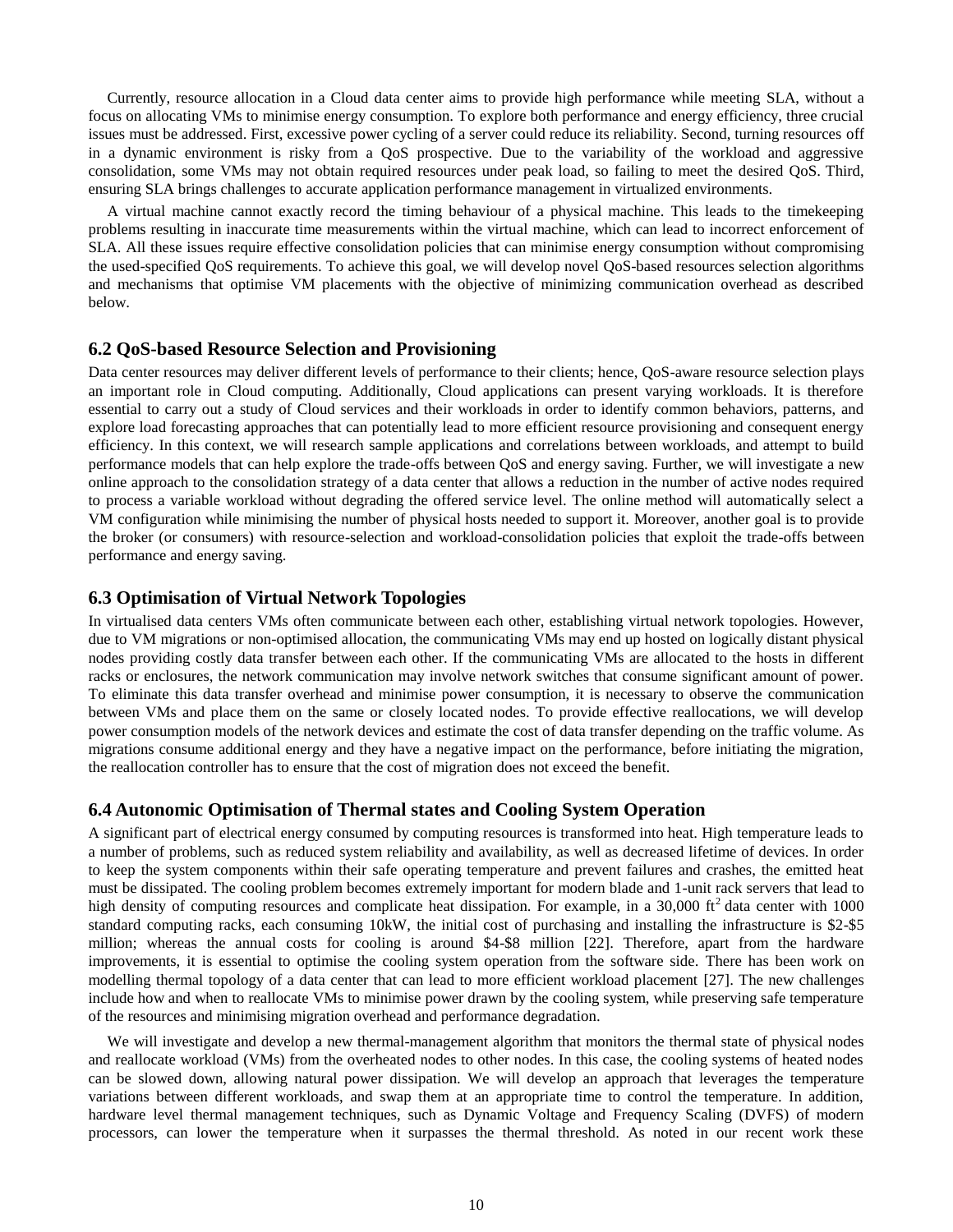mechanisms can be effectively used whenever the QoS of hosted applications does not require processors to operate in full capacity [\[9\].](#page-10-9) We will extend it for a case where multiple diverse applications with different QoS requirements share the system simultaneously.

## **6.5 Efficient Consolidation of VMs for Managing Heterogeneous Workloads**

Cloud infrastructure services provide users with the ability to provision virtual machines and allocate any kind of applications on them. This leads to the fact that different types of applications (e.g., enterprise, scientific, and social network applications) can be allocated on one physical computer node. However, it is not obvious how these applications can influence each other, as they can be data, network or compute intensive thus creating variable or static load on the resources. The problem is to determine what kind of applications can be allocated to a single host that will provide the most efficient overall usage of the resources. Current approaches to energy efficient consolidation of VMs in data centers do not investigate the problem of combining different types of workload. These approaches usually focus on one particular workload type or do not consider different kinds of applications assuming uniform workload. In contrast to the previous work, we propose an intelligent consolidation of VMs with different workload types. A compute intensive (scientific) application can be effectively combined with a web-application (file server), as the former mostly relies on CPU performance, whereas the latter utilises disk storage and network bandwidth. We will investigate which particular kind of applications can be effectively combined and what parameters influence the efficiency; and develop resource allocation algorithms for managing them. This knowledge can be applied to energy efficient resource management strategies in data centers to achieve more optimal allocation of resources and, therefore, improve utilisation of resources and reduce energy consumption. For the resource providers, optimal allocation of VMs will result in higher utilisation of resources and, therefore, reduced operational costs. End-users will benefit from decreased prices for the resource usage.

## **7. Concluding Remarks and Future Directions**

This work advances Cloud computing field in two ways. First, it plays a significant role in the reduction of data center energy consumption costs and thus helps to develop a strong, competitive Cloud computing industry. This is especially important in the context of Australia as a recent Frost & Sullivan's report shows that Australia is emerging as one of the preferred data center hubs among the Asia Pacific countries [\[25\].](#page-11-17) Second, consumers are increasingly becoming conscious about the environment. In Australia, a recent study shows that data centers represent a large and rapidly growing energy consumption sector of the economy and is a significant source of  $CO<sub>2</sub>$  emission[s \[26\].](#page-11-18) Reducing greenhouse gas emissions is a key energy policy focus of many countries including Australia. Therefore, we expect researchers world-wide to put in a strong thrust on open challenges identified in this paper in order enhance energy-efficient management of Cloud computing environments.

### **8. References**

- <span id="page-10-0"></span>[1] L. Kleinrock. A Vision for the Internet. *ST Journal of Research*, 2(1):4-5, Nov. 2005.
- <span id="page-10-3"></span>[2] D. A. Patterson. The Data Center Is The Computer. *Communications of the ACM*, 51(1):105-105, Jan. 2008.
- <span id="page-10-4"></span>[3] R. Buyya, C. S. Yeo, S. Venugopal, J. Broberg, and I. Brandic. Cloud Computing and Emerging IT Platforms: Vision, Hype, and Reality for Delivering Computing as the 5th Utility. *Future Generation Computer Systems*, 25(6):599-616, Elsevier, June 2009.
- <span id="page-10-5"></span>[4] J. Markoff & S. Hansell. Hiding in Plain Sight, Google Seeks More Power. *New York Times*, June 14, 2006.
- <span id="page-10-1"></span>[5] A. Weiss. Computing in the Clouds. *netWorker*, 11(4):16-25, ACM Press, New York, USA, Dec. 2007.
- <span id="page-10-6"></span>[6] Ministry of Economy, Trade and Industry, Government of Japan. Establishment of the Japan Data Center Council. *Press Release*, 4 Dec. 2008.
- <span id="page-10-7"></span>[7] The Green Grid Consortium, http://www.thegreengrid.org (Accessed on Feb 26, 2010).
- <span id="page-10-8"></span>[8] C. S. Yeo and R. Buyya. A Taxonomy of Market-based Resource Management Systems for Utility-driven Cluster Computing. *Software: Practice and Experience*, 36(13):1381-1419, 10 Nov. 2006.
- <span id="page-10-9"></span>[9] K. H. Kim, R. Buyya, and J. Kim. Power Aware Scheduling of Bag-of-Tasks Applications with Deadline Constraints on DVS-enabled Clusters. In *Proc. of 7th IEEE International Symposium on Cluster Computing and the Grid (CCGrid 2007)*, Rio De Janeiro, Brazil, May 2007.
- <span id="page-10-10"></span>[10] Y. Lee and A. Zomaya. Minimizing Energy Consumption for Precedence-Constrained Applications Using Dynamic Voltage Scaling. *In Proc. of the 9th IEEE/ACM International Symposium on Cluster Computing and the Grid (CCGrid 2009)*, Shanghai, China, May 2009.
- <span id="page-10-2"></span>[11] P. Barham et. al. Xen and the Art of Virtualization. In *Proc. of 19th ACM Symposium on Operating Systems Principles*